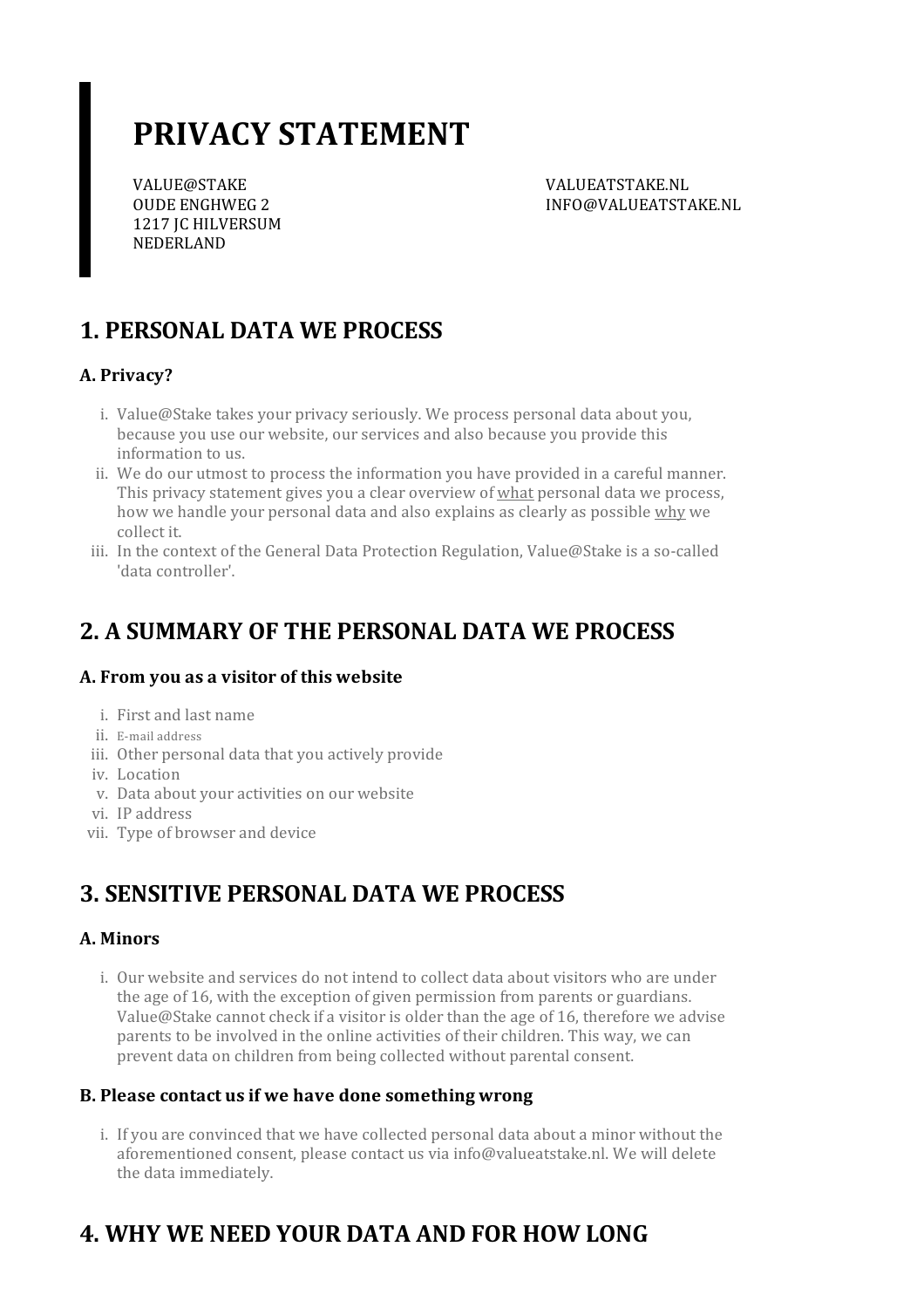#### **A. Value@Stake processes your personal data with the following purposes:**

- i. To be able to e-mail you when this is necessary to provide our services;
- ii. To send you requested information as a result of filling out the contact form and finally;
- iii. To analyse your behaviour on the website in order to improve our website and to adjust it to your preferences.

#### **B. The duration for which we store your data**

i. Value@Stake will not store your personal data any longer than necessary to achieve the purposes for which your data is collected. If you would like information about our retention periods in your specific case, please contact: info@valueatstake.nl.

### **5. SHARING WITH OTHERS**

i. Except for the cookies that we use, as included in our cookie statement, the data that we collect from you on this website will not be processed by third parties.

### **6. MAPPING OUT YOUR VISIT OF OUR WEBSITE**

#### **A. Cookies**

- i. A cookie is a small text file that is stored by the browser of your computer, tablet or smartphone when you first visit this website.
- ii. Value@Stake uses different types of cookies:
	- a. Functional cookies: These are cookies with a purely technical functionality. These ensure that the website works properly, so that it can, for example, remember your preferred settings. Using these, we can also optimize our website and the services through our website.
	- b. Analytic cookies by third parties: These cookies can keep track of your online behaviour. These cookies are placed when using analytical service providers, such as Google Analytics.
	- c. Tracking cookies: These cookies are placed by an external party. By reading these cookies the advertiser recognizes you when you visit a site in which he is also involved. If you continue browsing, personalized ads can be shown. These cookies can also keep track of your online behaviour, which may result in a very specific profile being built by these parties. This profile can be so detailed that it is considered personal data.

#### **B. Cookie notification and what to do when you don't like cookies**

i. Your cookie settings were set by you on your first visit to our website. All nonfunctional cookies can be denied per category. Placement of cookies, other than functional or anonymous analytical cookies, takes place only after an active action by you as a visitor. You can change your settings at any time via our website.

## **7. ACCESSING, ADJUSTING OR DELETING YOUR DATA**

### **A.** Your rights

- i. You have the right to
	- a. access your personal data,
	- b. request an adjustment of your data
	- c. request that less of your data be processed by us,
	- d. apply for the removal of your data,
	- e. have your data transferred to someone else and
	- f. file a complaint as described in article 8.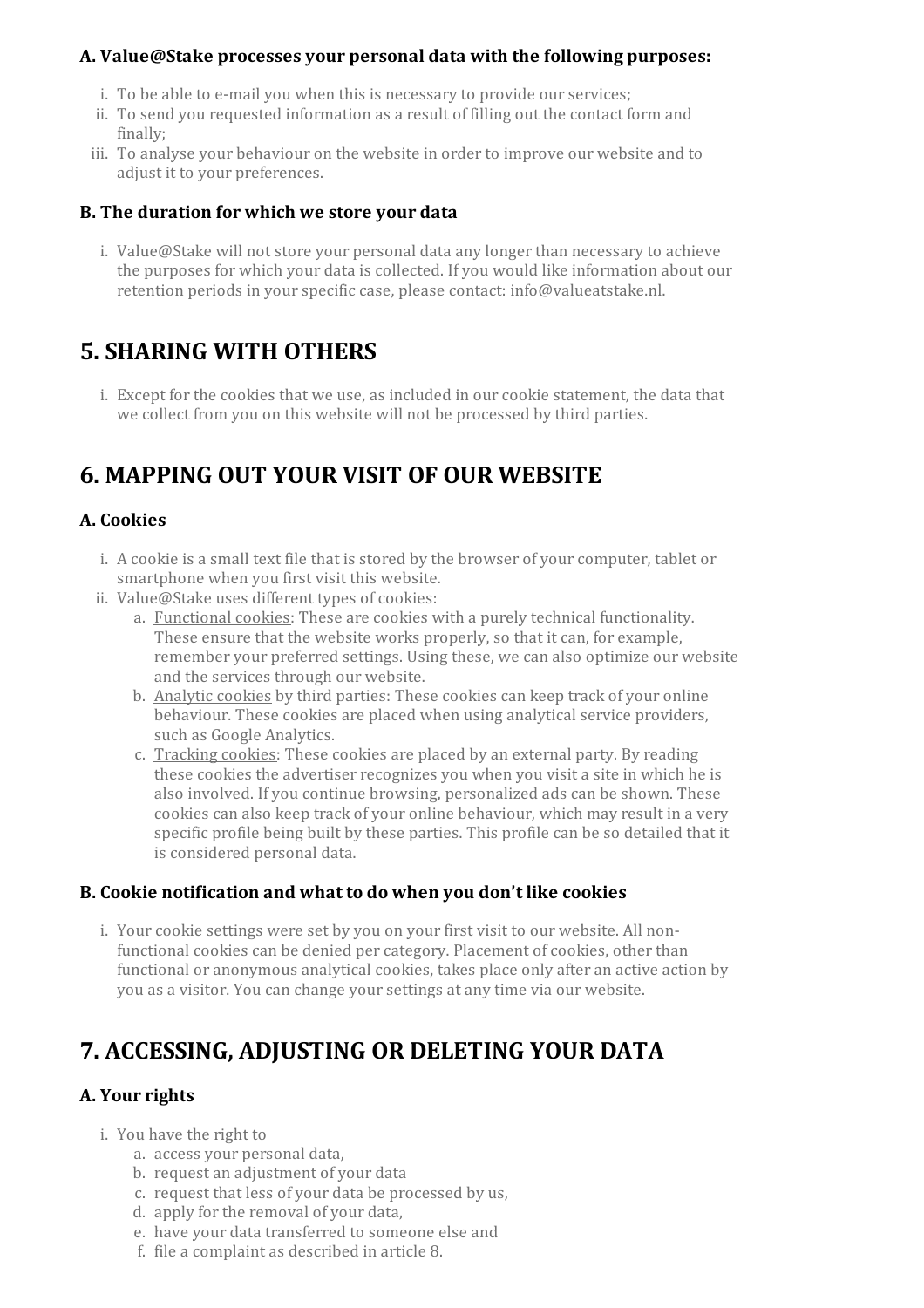- ii. If you have any questions or comments about the way Value@Stake processes your data, please send them to info@valueatstake.nl.
- iii. Value@Stake wants to be sure that the request has been made by you. That is why we kindly ask that you, along with your request for access, correction or removal, send us a copy of yourID. To protect your privacy, Value@Stake asks you to **black out** your photo, MRZ (machine readable zone, the strip with numbers at the bottom of the passport), document number and citizen service number/social security numberin this copy.
- iv. Value@Stake will respond to your request as soon as possible, but at least within four weeks.

# **8. RIGHT TO COMPLAIN**

### **A. Internal handling**

i. If you have any complaints about the processing of (personal) data, Value@Stake would like to clear the air with you in mutual consultation. Please send your complaint to info@valueatstake.nl.

#### **B. Data Protection Authority**

i. Based on the General Data Protection Regulation, you have the right to submit a complaint to your own Data Protection Authority about our processing of your personal data. You can contact the lead supervisory authority of Value@Stake, which is the Dutch DPA (Autoriteit Persoonsgegevens). For more information on your right to complain, please visit the Dutch DPA's website: https://autoriteitpersoonsgegevens.nl/en.

# **9. SECURE CONNECTION USING SSL - ENCRYPTION**

### **A. SSL**

i. To protect you as a website visitor, Value@Stake uses secure encryption technologies. Using SSL (Secure Socket Layer) your personal data is encrypted (not visible to third parties) on oursite. This way, you can be sure that your data will only be visible to you and ourserver.

#### **B. How can I identify the secure connection?**

i. We use SSL-encryption on all parts of our site where your data is used, such as when filling out the contact form. You can check and recognize this yourself. When you are on an encrypted part of oursite, you will see a (green) lock symbol appearing in the lower-right or top-left corner of your browser. In addition, the URL of http:// changes to https:// which also indicates that the page is secure.

## **10. SECURITY AND VERSION**

#### **A. We are superseriousright now**

i. Value@Stake takes the protection of your data very seriously and therefore takes appropriate measures to prevent misuse, loss, illegal access, unwanted disclosure and unauthorized modification. If you feel that your data is not properly secured orif there are indications of abuse, please contact us directly at info@valueatstake.nl

#### **B. Version**

i. The current version is 20220502